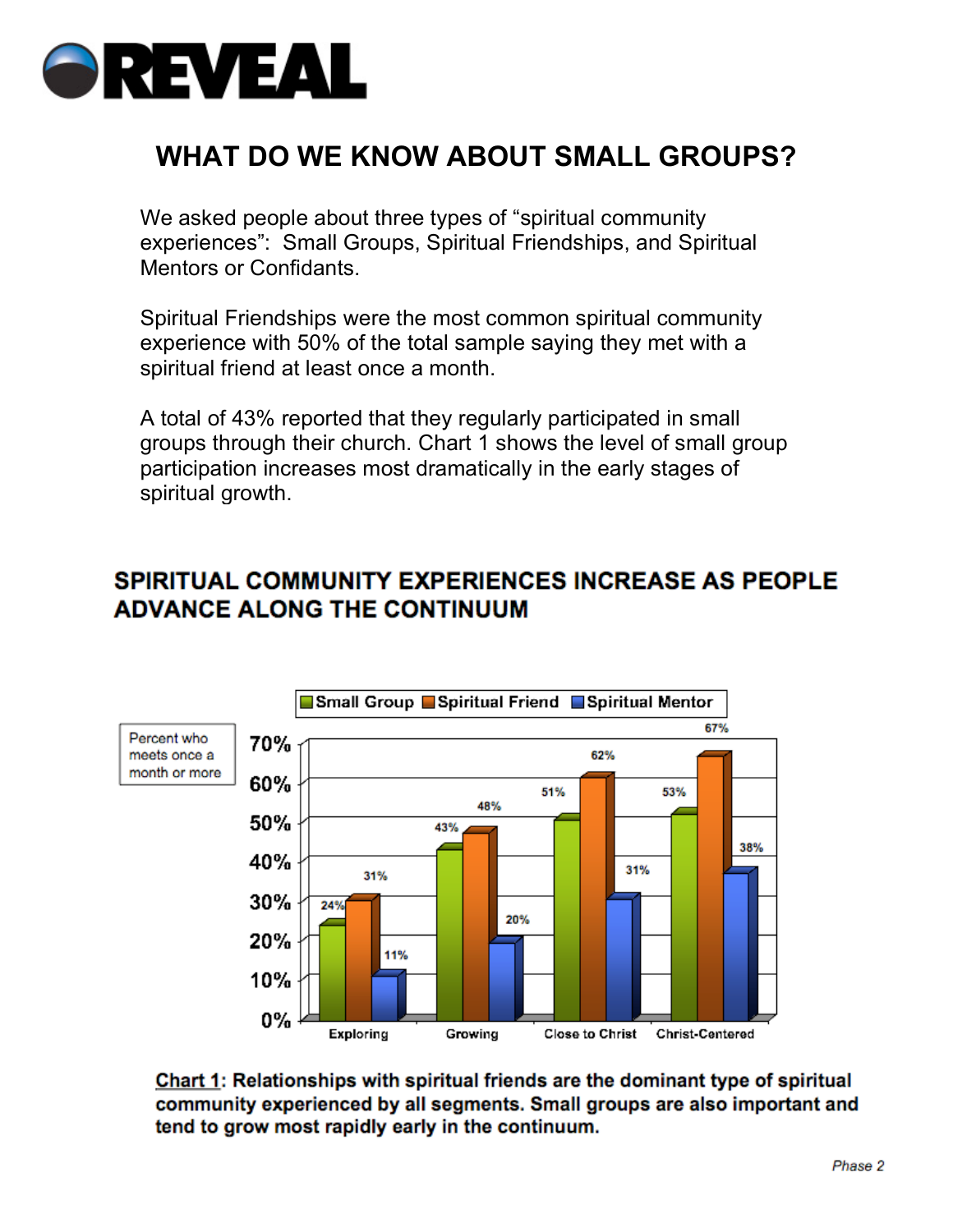

Note the higher percentage of people reporting regular connections with spiritual friends, especially at the more advanced stages. The percentage reporting that they meet with a spiritual mentor or confidant also increases significantly across the continuum.

When asked which spiritual community experience is most important to their spiritual growth, Chart 2 shows that three out of four segments chose spiritual friendships.

#### SPIRITUAL FRIENDSHIP IS IMPORTANT FOR ALL SEGMENTS, **ESPECIALLY THE EXPLORING AND CHRIST-CENTERED SEGMENTS**



Chart 2: Small groups are also important but decline somewhat in significance as people advance along the continuum.

Phase 2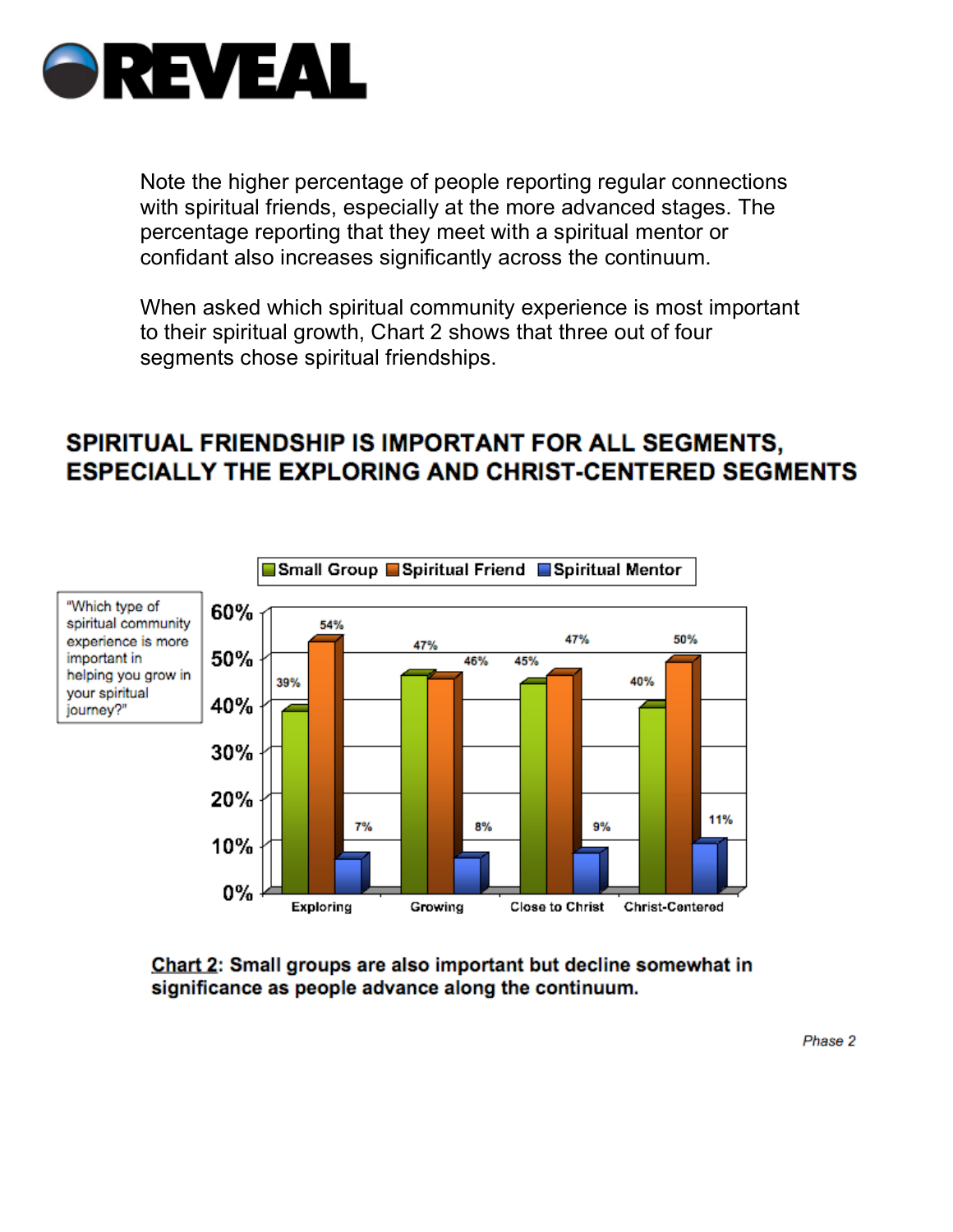

Chart 3 shows that the primary form of small group is a Bible study combined with community time.

### WHILE SMALL GROUP TYPES VARY CONSIDERABLY, MOST HAVE **BIBLE STUDY AS A PRIMARY PURPOSE**



Chart 3: We see a wide range of church small group strategies, from a church where one-third of small groups are primarily social time to a church where 25% are dedicated solely to Bible study. Still most report the combination of study + community time as the dominant form of small group.

Phase 1

Interestingly, Chart 4 shows that the lowest ranked small group benefit is "Helps me learn about the Bible" for the three segments that are growing spiritually.